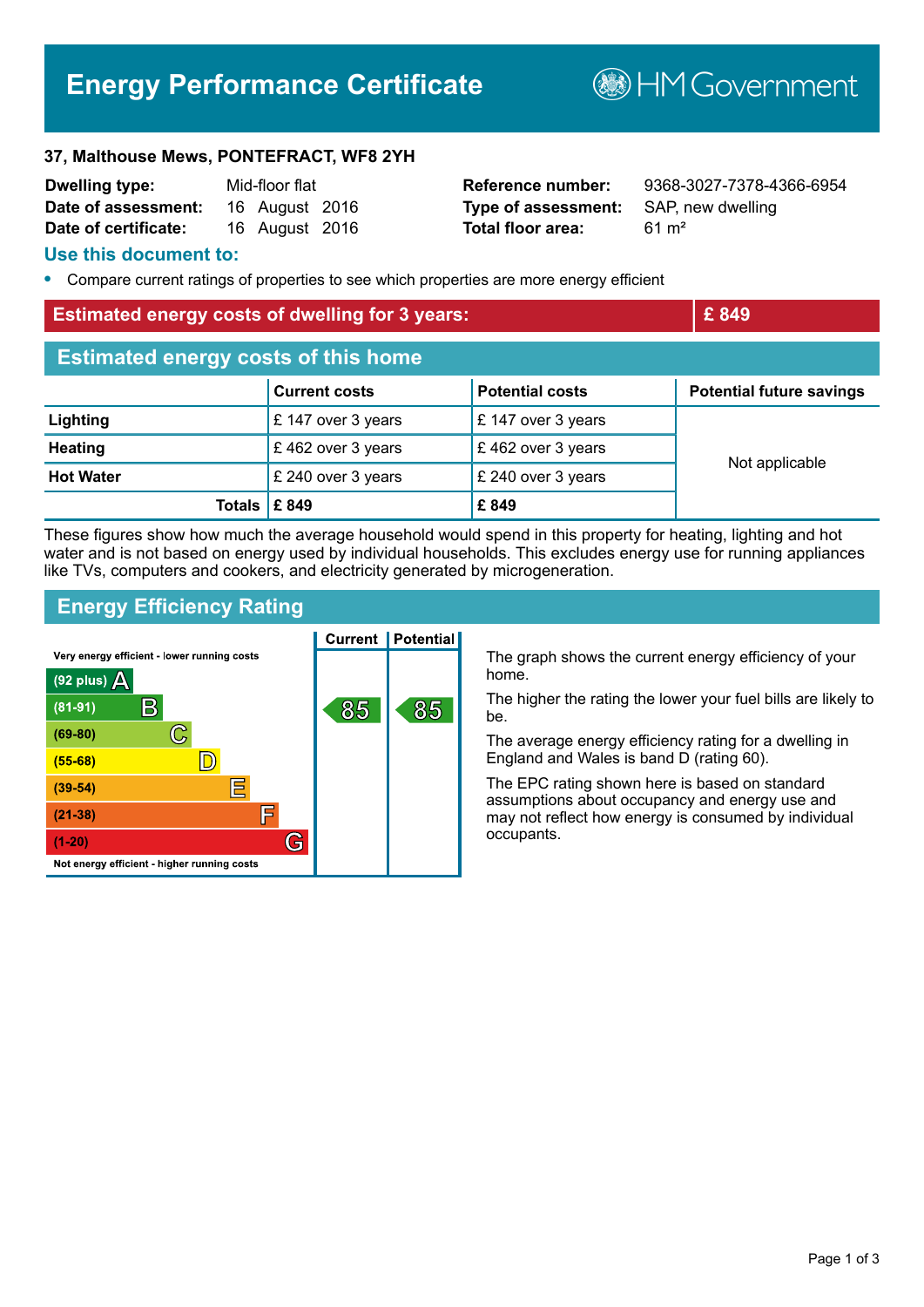## 37, Malthouse Mews, PONTEFRACT, WF8 2YH

#### 16 August 2016 RRN: 9368-3027-7378-4366-6954

**Energy Performance Certificate**

## **Summary of this home's energy performance related features**

| <b>Element</b>        | <b>Description</b>                                                | <b>Energy Efficiency</b> |
|-----------------------|-------------------------------------------------------------------|--------------------------|
| Walls                 | Average thermal transmittance 0.19 W/m <sup>2</sup> K             | *****                    |
| Roof                  | (other premises above)                                            |                          |
| Floor                 | Average thermal transmittance 0.19 W/m <sup>2</sup> K             | *****                    |
| Windows               | High performance glazing                                          | *****                    |
| Main heating          | Boiler and radiators, mains gas                                   | ★★★★☆                    |
| Main heating controls | Programmer, room thermostat and TRVs                              | ★★★★☆                    |
| Secondary heating     | None                                                              |                          |
| Hot water             | From main system                                                  | ★★★★☆                    |
| Lighting              | Low energy lighting in all fixed outlets                          | *****                    |
| Air tightness         | Air permeability 4.1 m <sup>3</sup> /h.m <sup>2</sup> (as tested) | ★★★★☆                    |

Thermal transmittance is a measure of the rate of heat loss through a building element; the lower the value the better the energy performance.

Air permeability is a measure of the air tightness of a building; the lower the value the better the air tightness.

Current primary energy use per square metre of floor area: 81 kWh/m² per year

## **Low and zero carbon energy sources**

Low and zero carbon energy sources are sources of energy that release either very little or no carbon dioxide into the atmosphere when they are used. Installing these sources may help reduce energy bills as well as cutting carbon. There are none provided for this home.

## **Your home's heat demand**

This table shows the energy used for space and water heating by an average household in this property.

#### **Heat demand**

| Space heating (kWh per year) | 1.076 |
|------------------------------|-------|
| Water heating (kWh per year) | 1.658 |

If you built your own home and, as part of its construction, you installed a renewable heating system, you could receive Renewable Heat Incentive (RHI) payments. The estimated energy required for space and water heating will form the basis of the payments. For more information, search for the domestic RHI on the www.gov.uk website.

#### **Recommendations**

None.